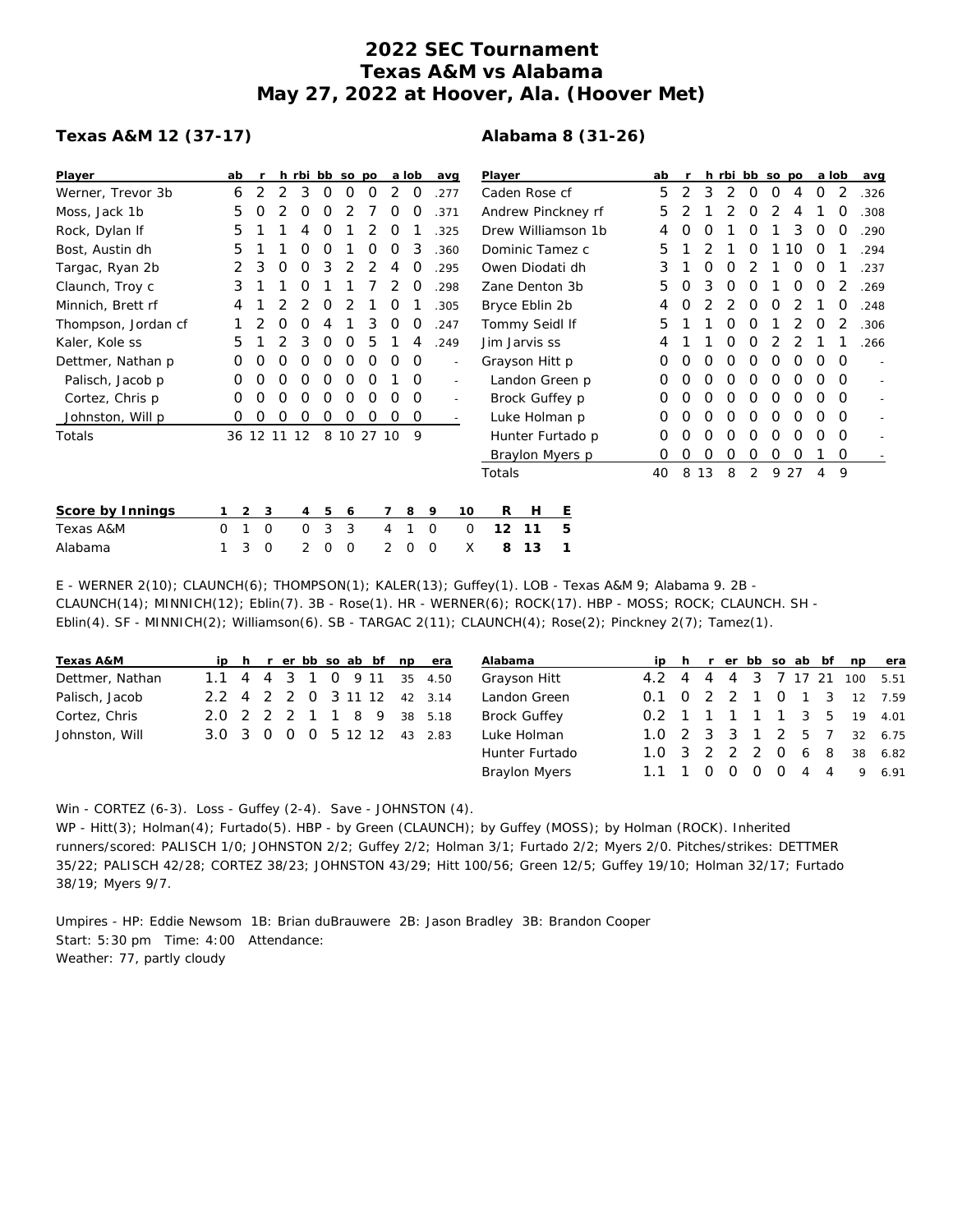#### **2022 SEC Tournament Texas A&M vs Alabama May 27, 2022 at Hoover, Ala. (Hoover Met)**

| Score by Innings                                                                                                                                                                                                                                                                                                                                                                                                                                                                                                                                                                                                                                                                                                                                                                                                                                                                                                                                                                                                    | $\mathbf{1}$      | $2 \quad 3$                                             | $4\overline{ }$                  | 5                                | $6\overline{6}$ | $7\overline{ }$                                                      | 8<br>9                        | 10                    | R                    | H        | $\frac{E}{5}$ |                                                                                                                                                                                                                                                                                                                                                                                                                                                                                                                                          |  |  |  |
|---------------------------------------------------------------------------------------------------------------------------------------------------------------------------------------------------------------------------------------------------------------------------------------------------------------------------------------------------------------------------------------------------------------------------------------------------------------------------------------------------------------------------------------------------------------------------------------------------------------------------------------------------------------------------------------------------------------------------------------------------------------------------------------------------------------------------------------------------------------------------------------------------------------------------------------------------------------------------------------------------------------------|-------------------|---------------------------------------------------------|----------------------------------|----------------------------------|-----------------|----------------------------------------------------------------------|-------------------------------|-----------------------|----------------------|----------|---------------|------------------------------------------------------------------------------------------------------------------------------------------------------------------------------------------------------------------------------------------------------------------------------------------------------------------------------------------------------------------------------------------------------------------------------------------------------------------------------------------------------------------------------------------|--|--|--|
| Texas A&M<br>Alabama                                                                                                                                                                                                                                                                                                                                                                                                                                                                                                                                                                                                                                                                                                                                                                                                                                                                                                                                                                                                | 0<br>$\mathbf{1}$ | $\overline{1}$<br>$\overline{0}$<br>3<br>$\overline{0}$ | $\overline{0}$<br>$\overline{2}$ | $\overline{3}$<br>$\overline{0}$ | 3<br>$\Omega$   | $\overline{4}$<br>$\overline{1}$<br>$\overline{0}$<br>$\overline{2}$ | $\mathbf 0$<br>$\overline{0}$ | $\overline{0}$<br>X   | $\overline{12}$<br>8 | 11<br>13 | $\mathbf 1$   |                                                                                                                                                                                                                                                                                                                                                                                                                                                                                                                                          |  |  |  |
| Texas A&M starters: 28/3b WERNER; 9/1b MOSS; 27/lf ROCK; 11/dh(BQ\$BBKK). WERNER singled up the middle (0-1 F); THOMPSON<br>16/2b TARGAC; 12/c CLAUNCH; 23/rf MINNICH; 31/cf THOMPSONadl/canced to second. MOSS struck out swinging (0-2 KFS). ROCK<br>KALER; 35/p DETTMER;<br>Alabama starters: 7/cf Rose; 21/rf Pinckney; 18/1b Williamson; 3/c<br>Tamez; 16/dh Diodati; 44/3b Denton; 13/2b Eblin; 20/lf Seidl; 10/ss 2 hits, 0 errors, 0 LOB.<br>Jarvis; 26/p Hitt;                                                                                                                                                                                                                                                                                                                                                                                                                                                                                                                                             |                   |                                                         |                                  |                                  |                 |                                                                      |                               |                       |                      |          |               | homered to left field, 3 RBI (3-2 BFBKB); WERNER scored; THOMPSON<br>scored. Green to p for Hitt. BOST flied out to rf (0-1 K). 3 runs,                                                                                                                                                                                                                                                                                                                                                                                                  |  |  |  |
| Texas A&M 1st - No play. WERNER grounded out to ss (1-1 KB). MO\$ 21 BFB). Eblin reached on a fielder's choice to third base (0-0);<br>struck out swinging (1-2 KBKS). ROCK flied out to cf (2-2 BFFB). 0 Denton out at second 3b to 2b. Seidl popped up to ss (1-2 KFB).<br>runs, 0 hits, 0 errors, 0 LOB.                                                                                                                                                                                                                                                                                                                                                                                                                                                                                                                                                                                                                                                                                                         |                   |                                                         |                                  |                                  |                 |                                                                      |                               |                       |                      |          |               | Alabama 5th - CORTEZ to p for PALISCH. Denton singled to right field<br>Jarvis reached on a fielder's choice to shortstop (1-1 BK); Eblin<br>out at second ss to 2b. 0 runs, 1 hit, 0 errors, 1 LOB.                                                                                                                                                                                                                                                                                                                                     |  |  |  |
| Alabama 1st - Rose singled through the left side (0-0). Pinckney<br>reached on a fielder's choice to second base, advanced to third on Texas A&M 6th - TARGAC walked (3-2 BBKSBB). CLAUNCH hit by pitch (2<br>a throwing error by ss (3-2 FBBSB); Rose out at second 2b to ss.<br>Williamson flied out to cf, SF, RBI (0-1 K); Pinckney scored,<br>unearned. Tamez reached on a throwing error by 3b, advanced to<br>second (0-0). Diodati walked (3-2 BBBKFB). Denton reached on a<br>fielder's choice to shortstop (1-0 B); Diodati out at second ss<br>unassisted. 1 run, 1 hit, 2 errors, 2 LOB.<br>Texas A&M 2nd - BOST singled up the middle (3-2 KFBBB). TARGAQsttru@kuffey. ROCK hit by pitch, RBI (2-2 BKFBFF); MOSS advanced to<br>out swinging (2-2 BSSBS). CLAUNCH doubled down the If line (1-1 second; KALER advanced to third; THOMPSON scored. BOST lined out to<br>FB); BOST advanced to third. MINNICH flied out to If, SF, RBI<br>(0-0); BOST scored. CLAUNCH advanced to third on a wild pitch. |                   |                                                         |                                  |                                  |                 |                                                                      |                               |                       |                      |          |               | BBS); TARGAC advanced to second. Guffey to p for Green. MINNICH<br>struck out looking (3-2 BKBKBK). CLAUNCH stole second; TARGAC stole<br>third. THOMPSON walked (3-2 BBBKFFB). KALER singled through the<br>left side, 2 RBI (0-0); THOMPSON advanced to second; CLAUNCH<br>scored; TARGAC scored. WERNER flied out to cf (1-0 B). KALER<br>advanced to second; THOMPSON advanced to third on a throwing error<br>by p, failed pickoff attempt. MOSS hit by pitch (0-2 KF). Holman to<br>2b (3-2 FBFBB). 3 runs, 1 hit, 1 error, 3 LOB. |  |  |  |
| THOMPSON walked (3-2 KBFBBFFFB). KALER reached on a field@rlabama 6th - Rose flied out to If (1-1 KB). Pinckney struck out<br>choice to shortstop (2-0 BB); THOMPSON out at second ss unassisted bing (3-2 BSSBBFFK). Williamson grounded out to 2b (2-2 BFBF). 0<br>1 run, 2 hits, 0 errors, 2 LOB.                                                                                                                                                                                                                                                                                                                                                                                                                                                                                                                                                                                                                                                                                                                |                   |                                                         |                                  |                                  |                 |                                                                      |                               |                       |                      |          |               | runs, 0 hits, 0 errors, 0 LOB.                                                                                                                                                                                                                                                                                                                                                                                                                                                                                                           |  |  |  |
| Alabama 2nd - Eblin flied out to If (1-1 FB). Seidl singled through<br>the right side (0-1 K). Jarvis singled to center field, advanced to<br>second on a fielding error by cf (1-1 FB); Seidl advanced to<br>second, advanced to third on the error. Rose tripled to right<br>field, 2 RBI (1-2 BFF); Jarvis scored; Seidl scored. Pinckney<br>reached on a fielding error by 3b, RBI (2-2 SSBB); Rose scored.<br>Pinckney stole second. PALISCH to p for DETTMER. Pitching chang@BKBK); KALER scored; MINNICH scored. MOSS singled to right field<br>made on 2-0 count. Williamson lined out to ss (3-2 BBSSB). Tamez (2-1 BFB). ROCK flied out to rf (2-1 BKB). 4 runs, 4 hits, 0<br>struck out looking (3-2 KFBBBK). 3 runs, 3 hits, 2 errors, 1 LOB.                                                                                                                                                                                                                                                           |                   |                                                         |                                  |                                  |                 |                                                                      |                               | errors, 1 LOB.        |                      |          |               | Texas A&M 7th - TARGAC walked (3-0 BBBB). TARGAC advanced to secol<br>on a wild pitch. CLAUNCH struck out swinging (2-2 KKBBS). MINNICH<br>singled through the left side (0-0); TARGAC advanced to third.<br>THOMPSON struck out looking (1-2 BKFK). KALER singled to center<br>field, RBI (2-2 BBFK); MINNICH advanced to third; TARGAC scored.<br>Furtado to p for Holman. WERNER homered to left field, 3 RBI (3-2                                                                                                                    |  |  |  |
| Texas A&M 3rd - WERNER grounded out to 2b (3-2 BBBKKF). MOS&latibatha 7th - Tamez singled to center field (1-2 BKF). Diodati walked<br>out to If (2-2 BFFBF). ROCK struck out swinging (2-2 KBKBFS). 0 (3-2 BBBKFB); Tamez advanced to second. JOHNSTON to p for CORTEZ<br>runs, 0 hits, 0 errors, 0 LOB.<br>Alabama 3rd - Diodati flied out to cf (0-1 K). Denton singled to left                                                                                                                                                                                                                                                                                                                                                                                                                                                                                                                                                                                                                                  |                   |                                                         |                                  |                                  |                 |                                                                      |                               |                       |                      |          |               | Denton singled through the left side (3-2 BBBKF); Diodati advanced<br>to second; Tamez advanced to third. Eblin doubled to right center,<br>2 RBI (2-1 BSB); Denton advanced to third; Diodati scored; Tamez                                                                                                                                                                                                                                                                                                                             |  |  |  |
| field (0-0). Eblin grounded out to p, SAC (0-0); Denton advanced to scored. Seidl struck out swinging, out at first c to 1b (0-2 KFS).<br>second. Seidl grounded out to 3b (0-1 K). 0 runs, 1 hit, 0 errors,<br>1 LOB.                                                                                                                                                                                                                                                                                                                                                                                                                                                                                                                                                                                                                                                                                                                                                                                              |                   |                                                         |                                  |                                  |                 |                                                                      |                               |                       |                      |          |               | Jarvis struck out swinging (2-2 BKSBS). Rose flied out to cf (1-1<br>KB). 2 runs, 3 hits, 0 errors, 2 LOB.                                                                                                                                                                                                                                                                                                                                                                                                                               |  |  |  |
| Texas A&M 4th - BOST struck out swinging (2-2 BBSFS). TARGAC staxas A&M 8th - BOST flied out to rf (1-2 BKKF). TARGAC walked (3-2<br>out swinging (2-2 KBSBS). CLAUNCH walked (3-1 BFBBB). MINNICKKBBBB). CLAUNCH flied out to cf (2-1 BBF). TARGAC stole second.<br>struck out looking (3-2 BFBBSK). 0 runs, 0 hits, 0 errors, 1 LOB.<br>Alabama 4th - Jarvis struck out swinging (0-2 KKS). Rose singled to<br>right field (1-2 BKS). Rose stole second. Pinckney singled to left<br>field, RBI (3-2 SFBBB); Rose scored. Pinckney stole second.                                                                                                                                                                                                                                                                                                                                                                                                                                                                  |                   |                                                         |                                  |                                  |                 |                                                                      |                               | hit, 0 errors, 2 LOB. |                      |          |               | The previous play was reviewed; call of safe was confirmed. MINNICH<br>doubled down the rf line, RBI (1-1 BS); TARGAC scored. MINNICH<br>advanced to third on a wild pitch. THOMPSON walked (3-2 BBBKFB).<br>Myers to p for Furtado. KALER grounded out to p (0-1 K). 1 run, 1                                                                                                                                                                                                                                                           |  |  |  |
| Williamson struck out looking (3-2 KBBFBK). Tamez singled to left<br>field, RBI (0-0); Pinckney scored. Tamez stole second, advanced toAlabama 8th - Pinckney struck out swinging (1-2 KKBFS). Williamson<br>third on a throwing error by c. Diodati grounded out to 1b<br>unassisted (1-2 FSB). 2 runs, 3 hits, 1 error, 1 LOB.                                                                                                                                                                                                                                                                                                                                                                                                                                                                                                                                                                                                                                                                                    |                   |                                                         |                                  |                                  |                 |                                                                      |                               |                       |                      |          |               | flied out to rf (3-2 BBFBF). Tamez grounded out to 2b (1-0 B). 0<br>runs, 0 hits, 0 errors, 0 LOB.                                                                                                                                                                                                                                                                                                                                                                                                                                       |  |  |  |

Texas A&M 5th - THOMPSON walked (3-0 BBBB). KALER flied out toefkas A&M 9th - WERNER flied out to cf (1-1 KB). MOSS singled down